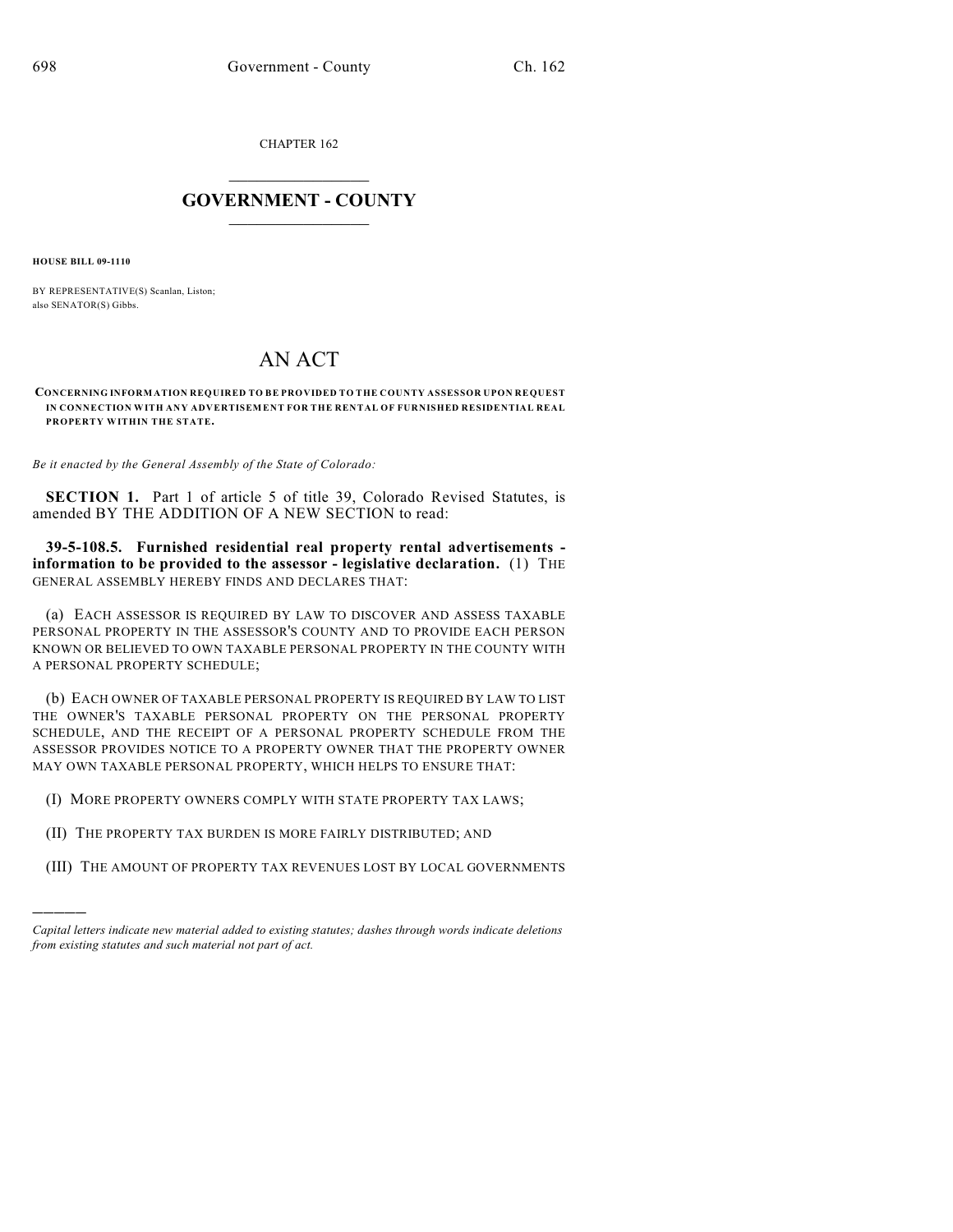DUE TO PROPERTY OWNERS' LACK OF KNOWLEDGE REGARDING THE TAXABLE STATUS OF CERTAIN PERSONAL PROPERTY IS MINIMIZED;

(c) PERSONAL PROPERTY THAT IS USED TO FURNISH RESIDENTIAL REAL PROPERTY IS EXEMPT FROM PROPERTY TAXATION SO LONG AS IT IS NOT USED FOR THE PRODUCTION OF INCOME AT ANY TIME, BUT GENERALLY BECOMES SUBJECT TO TAXATION IF THE RESIDENTIAL REAL PROPERTY IS OFFERED FOR RENT ON A FURNISHED BASIS OR OTHERWISE USED FOR BUSINESS PURPOSES;

(d) IN CERTAIN AREAS OF THE STATE, A HIGH PROPORTION OF RESIDENTIAL REAL PROPERTY IS ADVERTISED FOR RENT ON A FURNISHED BASIS DIRECTLY BY PROPERTY OWNERS OR BY REAL ESTATE AGENTS, PROPERTY MANAGEMENT COMPANIES, LODGING COMPANIES, AND INTERNET AND PRINT-BASED LISTING SERVICES THAT ACT AS AGENTS FOR MULTIPLE PROPERTY OWNERS AND ADVERTISE MULTIPLE PROPERTIES FOR RENT, AND BECAUSE THE ADVERTISEMENTS TYPICALLY DO NOT PRECISELY IDENTIFY THE PROPERTY OFFERED FOR RENT BY ADDRESS OR THE OWNER'S NAME:

(I) IT IS DIFFICULT FOR EACH ASSESSOR TO ACCURATELY IDENTIFY WHICH PARCELS OF FURNISHED RESIDENTIAL REAL PROPERTY ARE BEING OFFERED FOR RENT AND TO WHICH OWNERS OF FURNISHED RESIDENTIAL REAL PROPERTY THE ASSESSOR SHOULD PROVIDE PERSONAL PROPERTY SCHEDULES; AND

(II) THIS DIFFICULTY IMPAIRS THE FAIRNESS AND EFFICIENCY OF THE PROPERTY TAX SYSTEM AND REDUCES PROPERTY TAX COLLECTIONS BY MAKING IT MORE LIKELY THAT OWNERS OF FURNISHED RESIDENTIAL REAL PROPERTY RENTED TO OTHERS WILL, IN SOME CASES DELIBERATELY AND IN MANY OTHER CASES DUE TO A LACK OF NOTICE REGARDING STATE PROPERTY TAX LAWS, FAIL TO PAY PROPERTY TAXES DUE ON PERSONAL PROPERTY USED TO FURNISH THE RESIDENTIAL REAL PROPERTY; AND

(e) IT IS THEREFORE NECESSARY AND APPROPRIATE TO REQUIRE THE OWNER OF FURNISHED RESIDENTIAL REAL PROPERTY OR AN AGENT OF THE OWNER WHO ADVERTISES THE PROPERTY FOR RENT TO PROVIDE IDENTIFYING INFORMATION REGARDING THE PROPERTY TO THE ASSESSOR OF THE COUNTY IN WHICH THE PROPERTY IS LOCATED UPON THE REQUEST OF THE ASSESSOR MADE NO MORE THAN TWICE DURING ANY YEAR AS SPECIFIED IN THIS SECTION OR AS MUTUALLY AGREED TO BY THE ASSESSOR AND THE OWNER OR AGENT PURSUANT TO PARAGRAPH (b) OF SUBSECTION (2) OF THIS SECTION.

(2) (a) UPON THE REQUEST OF THE ASSESSOR OF ANY COUNTY OR CITY AND COUNTY MADE NO MORE THAN TWICE DURING ANY YEAR:

(I) A PROPERTY OWNER WHO ADVERTISES FOR RENT FURNISHED RESIDENTIAL REAL PROPERTY THAT IS LOCATED WITHIN THE COUNTY OR CITY AND COUNTY SHALL PROVIDE TO THE ASSESSOR A LIST THAT IDENTIFIES EACH PROPERTY SO ADVERTISED BY ADDRESS; AND

(II) AN AGENT WHO ADVERTISES FOR RENT ON BEHALF OF A PROPERTY OWNER FURNISHED RESIDENTIAL REAL PROPERTY THAT IS LOCATED WITHIN THE COUNTY OR CITY AND COUNTY SHALL PROVIDE TO THE ASSESSOR A LIST THAT IDENTIFIES EACH PROPERTY SO ADVERTISED BY OWNER AND ADDRESS.